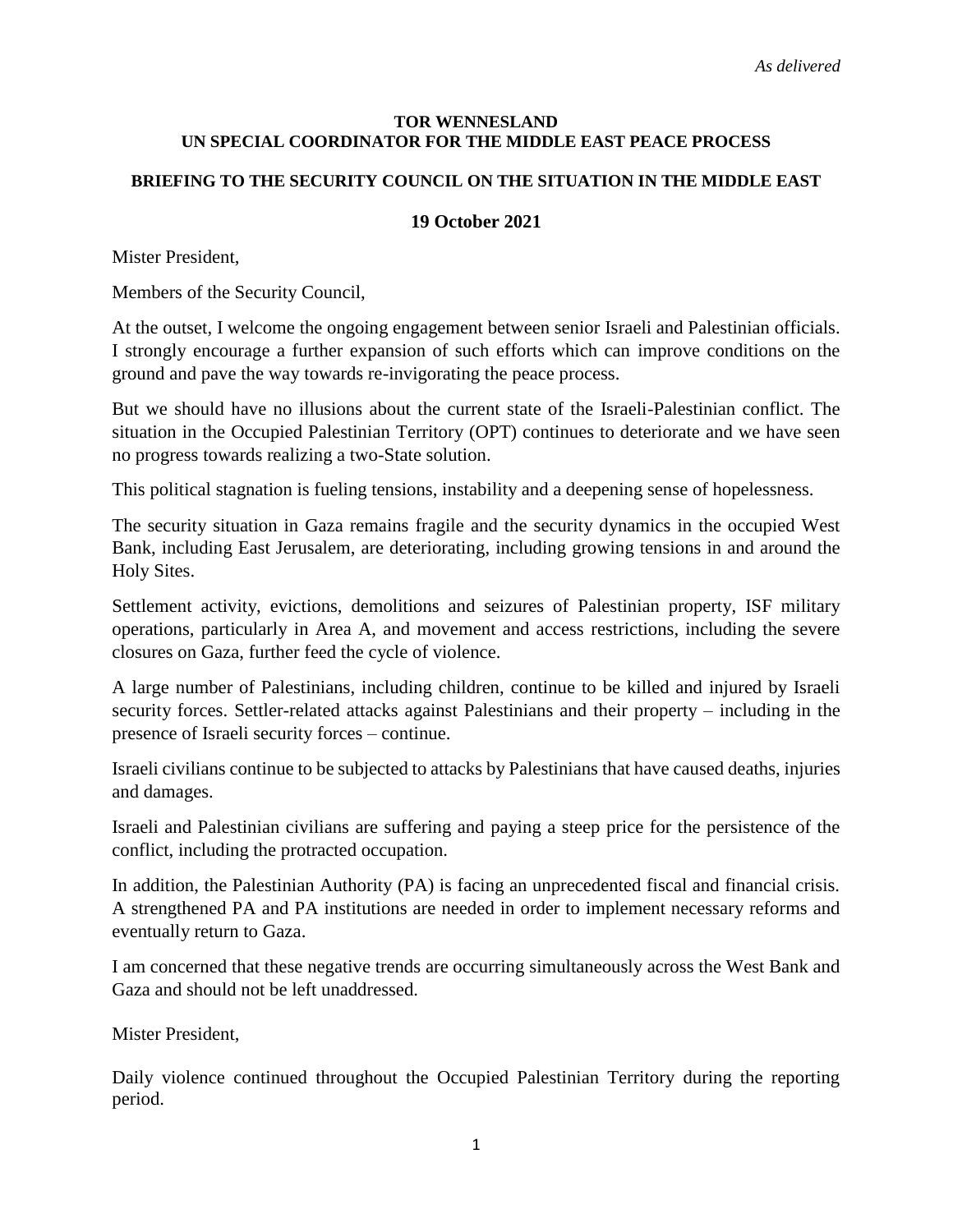In Gaza, while a relative calm largely prevailed, on 30 September, a Palestinian man was killed by ISF as he approached the perimeter fence. The Israel Defense Forces (IDF) said that the man approached the fence in the central Gaza Strip with two other men, carrying a suspicious bag and digging in the ground. Relatives of the man disputed this account, saying he was hunting birds.

In the occupied West Bank, including East Jerusalem, clashes, attacks, search and arrest operations, and other incidents resulted in the death of three Palestinians, and injuries from live fire and rubber-coated metal bullets to 66 Palestinians, including nine children and one woman. Four Israeli civilians and two soldiers were injured in the course of these events.

On 30 September, a Palestinian woman was shot and killed by ISF after reportedly attempting to stab ISF officers in Jerusalem's Old City. The same day, ISF shot and killed a Palestinian man in the village of Burqin, near Jenin. According to ISF, the man had opened fire at Israeli troops as they were conducting an arrest operation. Palestinian Islamic Jihad later claimed the man was one of their members.

On 14 October, ISF shot and killed a 14-year-old Palestinian and wounded another while they were allegedly throwing Molotov cocktails at civilian vehicles west of Bethlehem.

The same day, a Palestinian man drove his vehicle into and injured an IDF soldier near Qalandiya checkpoint. Israeli forces fired on the vehicle, and injured and arrested the driver.

In addition, since 8 October, we have witnessed near nightly clashes between Palestinians and Israeli civilians as well as Israeli security forces in and around the Old City.

Meanwhile, settlers and other Israeli civilians perpetrated 26 attacks against Palestinians, resulting in 18 injuries and damage to property. Palestinians perpetrated 31 attacks against Israeli settlers and other civilians in the West Bank resulting in injuries in four cases and in damage to property in the rest.

On 28 September some 70 Israeli settlers attacked the Palestinian villages of Om Mfaggara, Rakeez, and al-Tuwani in the South Hebron Hills. The settlers injured nine Palestinians, including children, killed livestock and damaged vehicles and homes, as well as community infrastructure. A three-year-old Palestinian boy, hit in the head with stones as he slept, was hospitalized with a skull fracture. In related clashes, 20 Palestinians were injured by Israel Defence Forces. Palestinians also threw stones towards Israelis during the incident, injuring one soldier.

On 29 September, Israeli Foreign Minister Yair Lapid condemned the attack, tweeting "this violent incident is horrific and it is terror." He called the perpetrators "a violent and dangerous fringe" and said Israel had "a responsibility to bring them to justice."

ISF arrested at least six Israelis in relation to the incident, including two children, as well as three Palestinians. The Palestinians and at least four Israelis have reportedly since been released. An investigation by Israeli authorities is ongoing.

I welcome the swift condemnations of the attack from the Israeli Foreign Minister and underscore that all perpetrators of violence must be held accountable and swiftly brought to justice.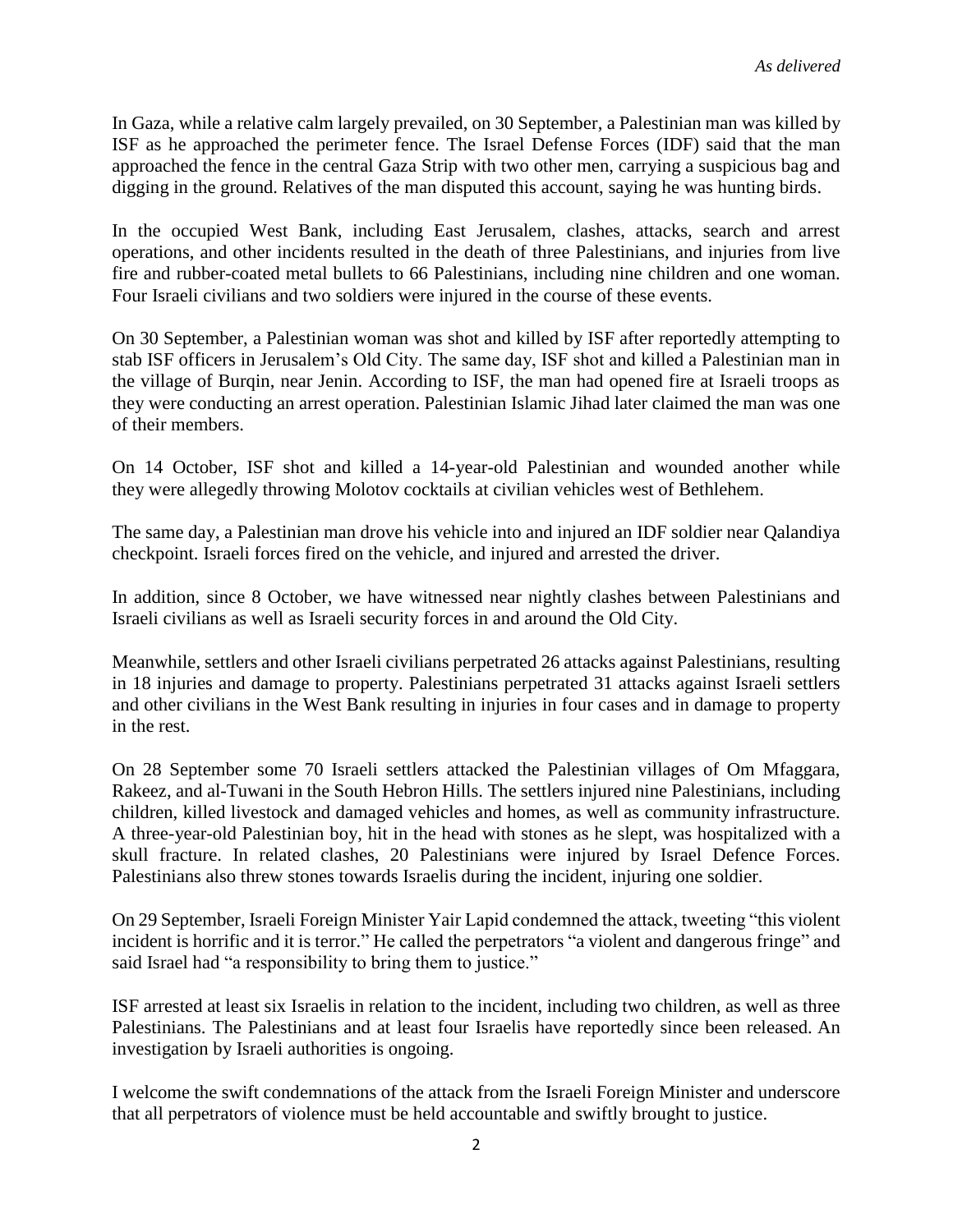Since the annual olive harvest began a week ago, over 1,200 olive trees have reportedly been vandalized by settlers. On 15 October, some 40 settlers attacked Palestinian farmers east of Yasuf village north of Salfit, injuring a Palestinian woman with pepper spray and three others by throwing stones.

I call on Israel to take all necessary steps to fulfil its obligation to protect Palestinian civilians from violence, including by Israeli settlers, and to investigate and hold accountable those responsible for such attacks.

Mister President,

On 4 and 18 October, the Israeli Civil Administration held discussions on objections to two settlement housing plans for a total of nearly 3,500 units in the strategic E1 area in the West Bank.

I am concerned that Israeli authorities continue to consider plans for construction in E1. If constructed, these units would sever the connection between the northern and southern West Bank, significantly undermining the chances for establishing a viable and contiguous Palestinian State as part of a negotiated two-State solution.

I reiterate that all settlements are illegal under international law and remain a substantial obstacle to peace.

On 5 October, the Jerusalem Magistrates' Court granted the appeal of a Jewish Israeli who was expelled from the Holy Esplanade for praying, in violation of Israeli police regulations that allow only Muslims to pray at the site. The Court's decision was condemned as a violation of the *status quo* by the Palestinian, Egyptian and Jordanian Governments, by Palestinian factions, and by Muslim and Christian leaders in Jerusalem and throughout the region.

The police appealed the decision to the Jerusalem District Court, which overturned the lower court decision and reinstated the appellant's temporary visitor ban on 8 October. In a statement released the same day, Israel's Public Security Minister reiterated that "the *status quo* must be observed," adding that any change to the existing arrangements "would endanger public safety and could cause a flare-up."

I welcome this statement by the Israeli Minister and I reiterate that all sides must respect and uphold the *status quo* at the Holy Sites.

Mister President,

Israeli demolitions and confiscations of Palestinian homes and other structures continued during the reporting period.

Overall, Israeli authorities demolished, seized, or forced owners to demolish 18 Palestinian-owned structures in Area C and seven in occupied East Jerusalem, displacing five Palestinians, including three women and one child. The demolitions were carried out due to the lack of Israeli-issued building permits, which are nearly impossible for Palestinians to obtain.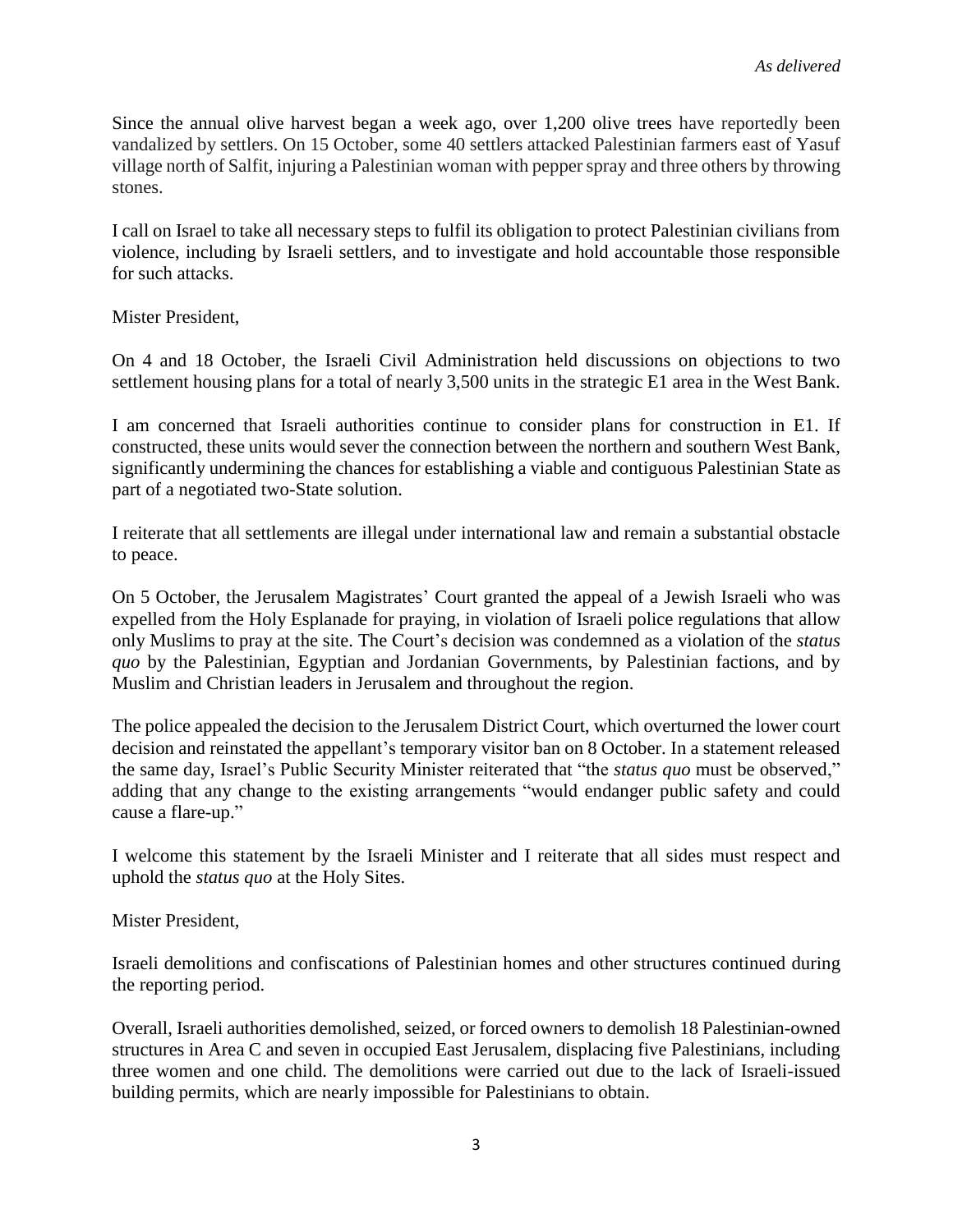On 29 September, Israel's High Court of Justice granted a request by the State of Israel to postpone to March 2022 its response to a petition to implement eviction orders against the Bedouin village of Khan al-Ahmar in Area C of the West Bank. In its request, the Government cited the COVID-19 pandemic and the "current diplomatic-security situation," adding that there had been "significant progress" toward an agreement that could avoid a demolition.

On 4 October, Israel's Supreme Court presented a proposal to four Palestinian families facing eviction in the occupied East Jerusalem neighborhood of Sheikh Jarrah and to the Israeli settler corporation seeking to evict them. The proposal would significantly postpone eviction efforts, while requiring the families to pay a nominal annual rent to the settler corporation. The Court specified that the agreement would in no way prejudge ongoing legal proceedings to determine ownership of the properties. If the parties do not reach an agreement by 2 November, the Court stated that it will issue a ruling.

I urge Israel to cease demolitions and evictions in line with its obligations under international humanitarian law.

In a welcome development, earlier today, Israeli and Palestinian officials announced that some 4,000 Palestinians living in the West Bank without proper documentation would be registered in the Palestinian population registry and receive identity documents.

Mister President,

The PA's fiscal situation is reaching a breaking point. Expenditures far exceed revenues, and the gap is growing. Donor support, including direct budget support, continues its multi-year decline.

Estimates suggest that the PA will have a 2021 budget deficit of around USD 800 million. This would nearly double the 2020 gap, even with donor support and emergency measures we will have this situation continue. The borrowing capacity of the PA with the banks has been exhausted.

Along with other longstanding fiscal leakages that are contributing to the financial crisis, Israel continues to deduct millions of US dollars per month from clearance revenue transfers, in response to Palestinian payments to security prisoners, their families and the families of those killed in the context of attacks. Israel's recent loan of 500 million Shekels against future Palestinian revenues was critical, but only delays temporarily the looming crisis and does not address the structural impediments imposed on the Palestinian economy.

Significant reforms and policy changes—by both Israelis and Palestinians—must be implemented to address the structural challenges. Such reforms could and should be met with increased support from the international donor community. This will form a key part of the upcoming AHLC meeting scheduled in Oslo in November.

Mister President,

Efforts continued to stabilize the situation in Gaza and support recovery and reconstruction following the May escalation.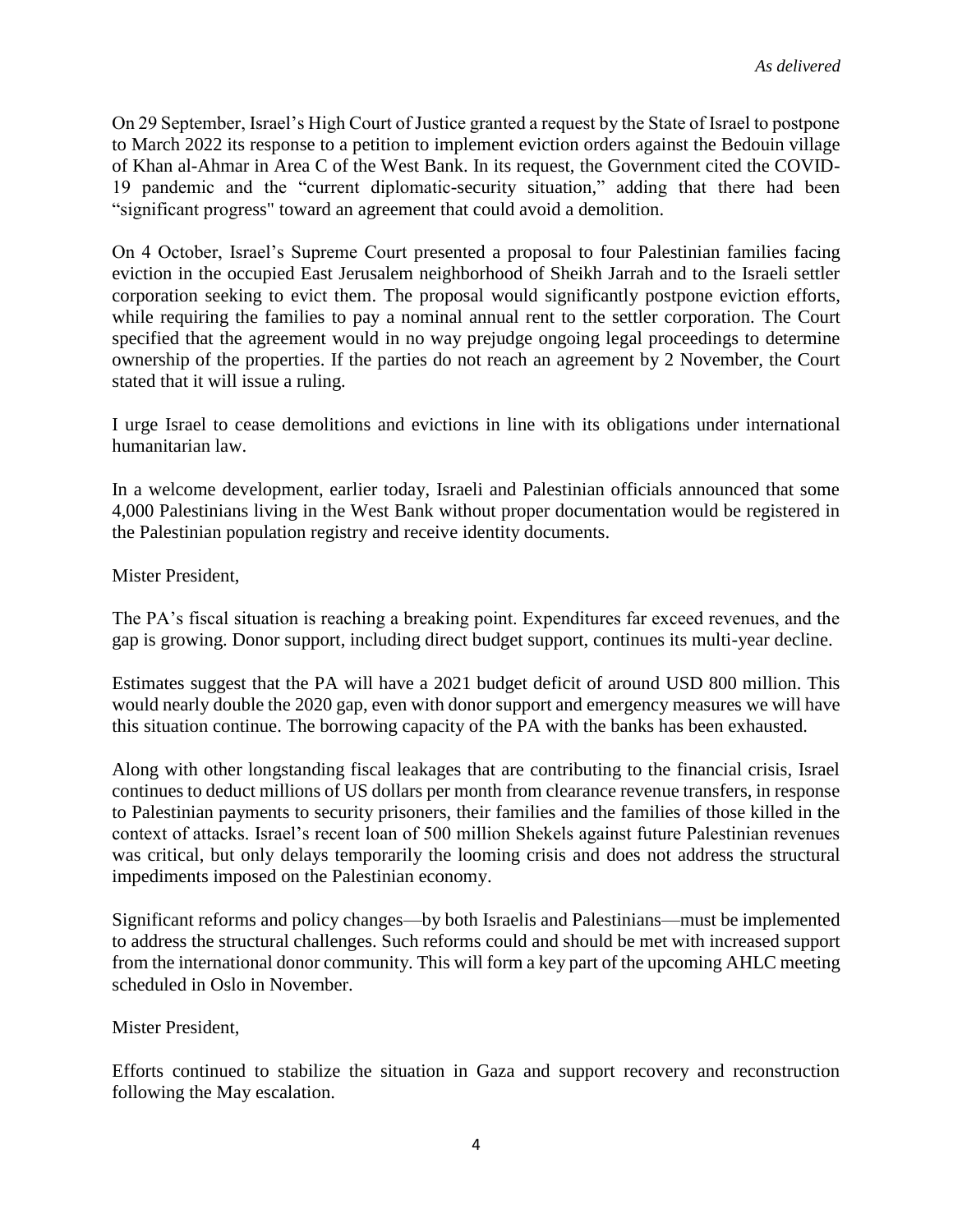The UN has launched reconstruction efforts for severely damaged housing units. Preparations for additional reconstruction have begun with assistance from Qatar and after the lifting of some restrictions on the entry of construction materials by Israeli authorities. Up to 1,800 of the more than 2,000 destroyed or severely damaged homes will be rebuilt in the first phase. In addition, Egypt began repairing one of Gaza's main coastal roads in late September.

During the month of September, nearly 7,000 truckloads of goods entered Gaza through the Israeli-controlled Kerem Shalom crossing, some 80 per cent of the pre-escalation monthly average. About 2,000 truckloads entered through the Egyptian-controlled Rafah Crossing, marking one of the highest recorded volumes of entering goods.

In addition, as of 18 October, more than 6,000 permits were issued for Gaza merchants and traders to enter Israel, a critical contribution to boosting the local economy, which can be expanded.

While I welcome the issuance of permits and improvement in the movement of goods into and out of the Strip, much more is needed to facilitate sustainable access. I reiterate that the Gaza Reconstruction Mechanism remains best placed to enable the entry and accountable delivery of items and materials that would otherwise not be allowed into the Strip.

I remain concerned by UNRWA's continued budget shortfall. I welcome the recently announced contributions from key donors, however, UNRWA still lacks the necessary funds to sustain its critical programmes for the rest of this year. UNRWA remains indispensable for regional stability and must have the necessary resources to fulfil its mandate.

Mister President,

Turning briefly to the region, on the Golan, while the ceasefire between Israel and Syria has been generally maintained, violations of the 1974 Disengagement of Forces Agreement by the parties continue, increasing tensions. Both parties' adherence to the terms of the Disengagement Agreement is important for preserving stability.

In Lebanon, a new Government was formed on 10 September by Prime Minister Najib Mikati, ending a 13-month caretaker period. The 24-member Government, which includes one woman Minister, vowed to reach an agreement with the International Monetary Fund, tackle the energy crisis and hold 2022 elections on time. The investigation into the Beirut port explosion faced setbacks as a result of reported intimidation of the judge in charge of the investigation. On 14 October, deadly clashes erupted in Beirut during a protest calling for his removal.

Mister President,

We can no longer lurch from crisis to crisis. Our approach cannot be to address the current situation piecemeal – incident by incident, on a short-term day-to-day basis as stand alone issues.

A broader package of parallel steps by the Government of Israel, the PA and the international community is needed. Such a framework should begin to address key political, security and economic challenges that are preventing progress. These efforts are urgent and will require a clear